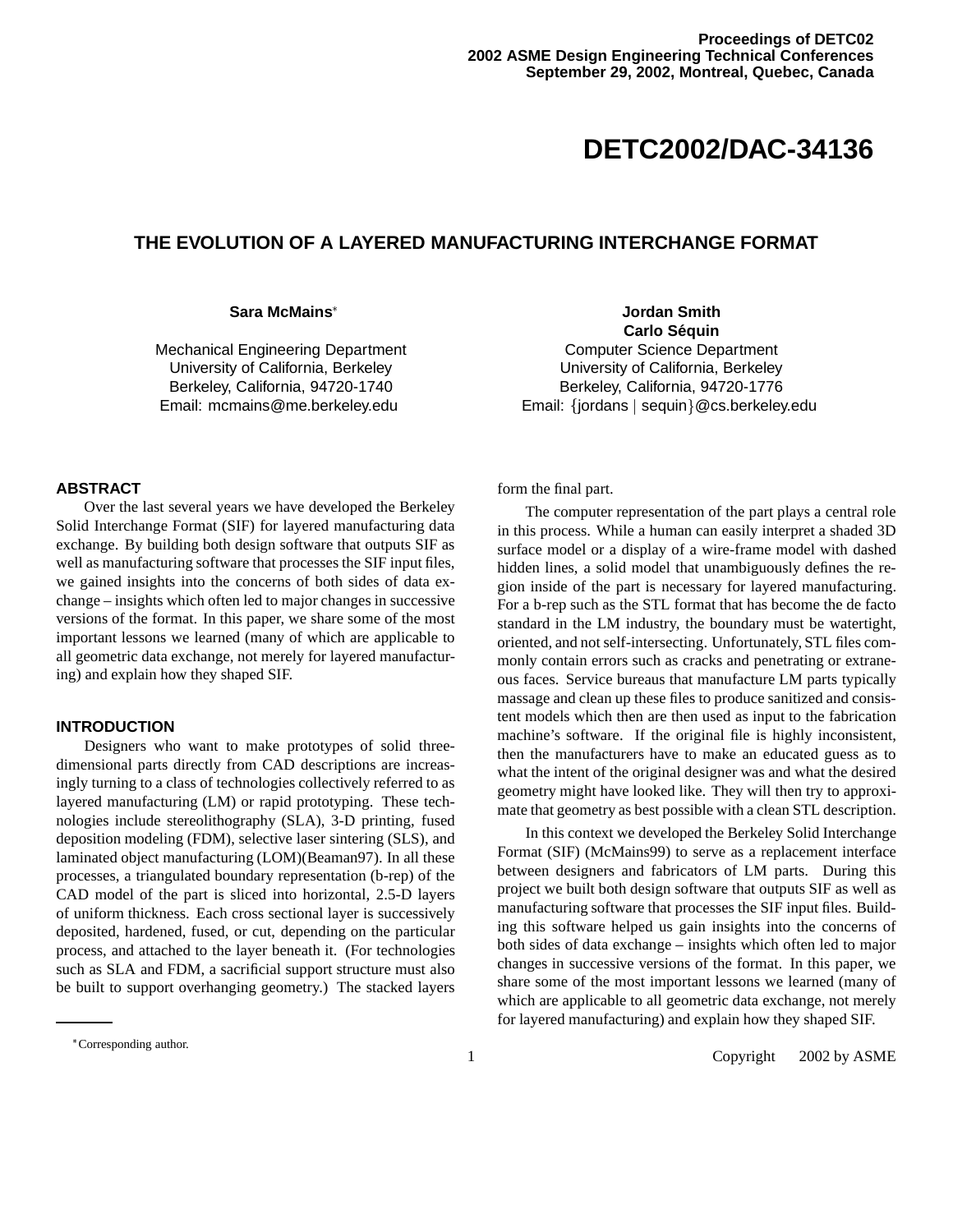# **RELATED WORK**

Several representations are commonly used to define solid parts, including parameterized sweeps and generalized cylinders, spatial partitioning schemes such as voxels, octrees, or binary space partitioning trees, constructive solid geometry (CSG), and boundary representations(b-reps) (Requicha80; Hoffman89; Mantyla88). For manufacturing applications, b-reps are most commonly used.

## **STEP**

The STEP international standard for product data representation and exchange, Part 42 (geometric and topological representation) (ISO94), includes most every common modeling paradigm: wire-frame, surface, and solid model definitions, breps, extruded and swept solids, surfaces of revolution, trimmed surface patches, unevaluated offset surfaces, and CSG with primitives such as cones, cylinders, spheres, and toruses. There are 116 definitions to specify the geometry schema, 52 for the topology schema, and 41 for the geometric model schema. Although a subset is occasionally used by layered manufacturing researchers, this complex format has understandably not been embraced by makers of layered manufacturing technology.

## **STL**

One of the simplest b-rep exchange formats, and the industry de facto standard for exchanging part descriptions for layered manufacturing, is the STL format. STL is a boundary representation that consists of a simple list of triangular facets. The vertex coordinates are specified explicitly for each triangle in which the vertex appears. The vertices are enumerated in counter clockwise order as seen from the exterior of the part. In addition, for each triangle, a surface normal that points to the exterior of the part is specified. Figure 1 shows an example of an excerpt from an STL file for a cube centered at the origin.

STL files come in two types, ASCII and binary. Although the ASCII version uses an organization and keyword choice that suggests the possibility of defining non-triangular facets with multiple loops and grouping them into multiple solids, the binary format has no way of capturing this information. The binary format consists of only a header string, the number of triangles to follow, and a list of four 3-D coordinates for each triangular facet, defining the normal and the three vertices.

The shortcomings of STL are well known. It is redundant, both in repeating the coordinates of shared vertices in each triangle in which they appear, and in the specification of where the exterior of the part lies (the surface normal, as well as the ordering of the vertices, gives this information). This redundancy not only makes files unnecessarily verbose, but worse, it allows for inconsistency if the two methods of specifying the exterior do not agree. There are no rules associated with STL for resolving such inconsistencies if they arise. Because the vertices are not shared

| solid ascii                       |                                    |                                    |
|-----------------------------------|------------------------------------|------------------------------------|
| facet normal 0,0000 1,0000 0,0000 | facet normal 1,0000 0,0000 0,0000  | facet normal 0.0000 -1.0000 0.0000 |
| outer loop                        | outer loop                         | outer loop                         |
| vertex 1,0000 1,0000 1,0000       | vertex 1,0000 1,0000 1,0000        | vertex -1.0000 -1.0000 -1.0000     |
| vertex 1.0000 1.0000 -1.0000      | vertex 1.0000 -1.0000 1.0000       | vertex 1.0000 -1.0000 1.0000       |
| vertex -1.0000 1.0000 -1.0000     | vertex 1.0000 -1.0000 -1.0000      | vertex -1.0000 -1.0000 1.0000      |
| endloop                           | endloop                            | endloop                            |
| endfacet                          | endfacet                           | endfacet                           |
|                                   |                                    |                                    |
|                                   |                                    | $\ddotsc$                          |
|                                   |                                    |                                    |
| facet normal 0,0000 0,0000 1,0000 | facet normal 0.0000 -1.0000 0.0000 | facet normal 0.0000 0.0000 -1.0000 |
| outer loop                        | outer loop                         | outer loop                         |
| vertex 1.0000 1.0000 1.0000       | vertex -1.0000 -1.0000 -1.0000     | vertex -1.0000 -1.0000 -1.0000     |
| vertex -1.0000 -1.0000 1.0000     | vertex 1.0000 -1.0000 -1.0000      | vertex -1.0000 1.0000 -1.0000      |
| vertex 1.0000 -1.0000 1.0000      | vertex 1.0000 -1.0000 1.0000       | vertex 1.0000 1.0000 -1.0000       |
| endloop                           | endloop                            | endloop                            |
| endfacet                          | endfacet                           | endfacet                           |
|                                   |                                    | end solid                          |

Figure 1. *An excerpt from an ASCII STL file for a cube.*

between triangles, gaps can be introduced between vertices that should be coincident. With no information about topology or connectivity included, it is impossible to communicate the designer's original intent when such gaps are present. Units are unspecified in STL, leading some manufacturers to guess the intended units based on the bounding box of the part compared to the machine build volume. There is no way to specify solid or surface properties. And because there is no version specification in the format, it is difficult to update it.

# **The ACIS .SAT Format**

A much more complex b-rep that has been used for manufacturing data exchange is captured in the .SAT save file format (Spatial96) used by the ACIS geometric modeling kernel. The .SAT format is closely tied to ACIS's internal topological data structure, allowing the kernel to quickly rebuild the data structure from saved files. While it makes sense to use this type of "data structure dump" as an internal save file format for applications which use ACIS, it is inappropriate for an LM exchange format. An exchange format should be independent of the internal data structure of any one modeler. Furthermore, since the process of exchanging geometric information consists primarily of writing, transmitting, and reading back in data files, an exchange format should be compact. An internal data structure for a modeler, on the other hand, generally contains redundant information to facilitate real-time analysis and modeling operations; space-time tradeoff considerations will sacrifice a compact data structure for interactivity.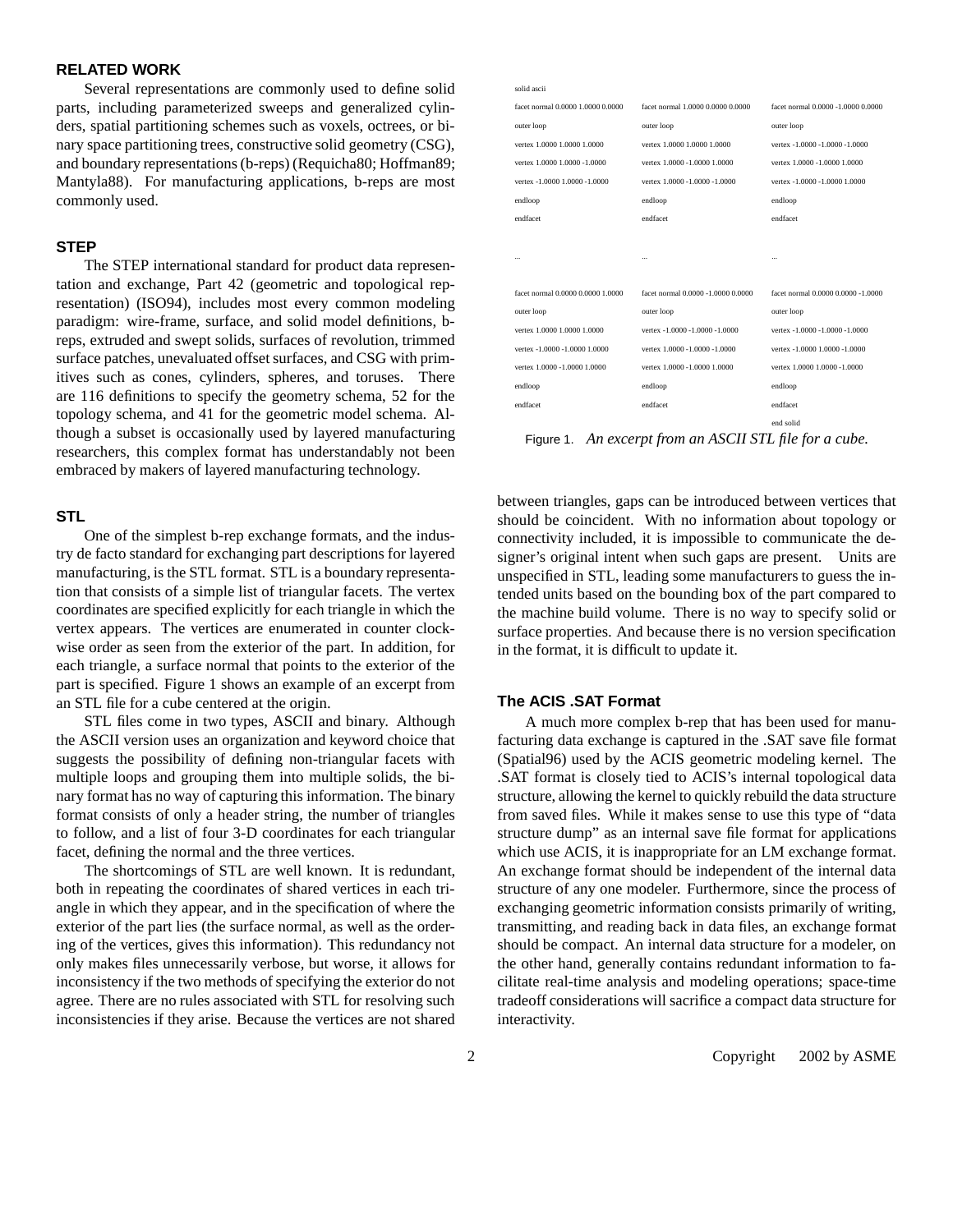Therefore, it is not surprising that ACIS .SAT files are generally even more bloated than STL files. Yet some of the additional information they contain would in fact be useful for LM applications. For example, the faces that define each connected boundary surface are grouped together into "shells," and the shells that bound a connected piece of solid material are grouped together into "lumps." Surface and solid properties could conceivably be attached to the shells and lumps, respectively.

Other information is redundant and not always useful for LM. For a faceted model, the plane equation of the plane containing each facet and the line equation of the line containing each edge must be specified explicitly. Each vertex is specified separately from the 3-D point that determines its location. Every edge-use, or "coedge," is transmitted separately from its edge and the loop that contains it. Each entity is assigned an index corresponding to its line number in the ASCII version of the .SAT file, and the full radial-edge connectivity (Weiler88) of the entities is recorded using these indices. Figure 2 shows an excerpt from an ACIS .SAT file representing a simple cube.

| 201010                                                     | coedge \$-1 \$45 \$22 \$27 \$54 1 \$12 \$-1 # |
|------------------------------------------------------------|-----------------------------------------------|
| 7 Unknown 16 ACIS 2.1 Solaris 24 Wed Jul 30 16:51:37 1997  | coedge \$-1 \$22 \$45 \$49 \$65 1 \$12 \$-1 # |
| -1 9.999999999999999547e-07 1.0000000000000000036e-10      | coedge \$-1 \$64 \$30 \$22 \$44 0 \$20 \$-1 # |
| body \$-1 \$1 \$-1 \$-1#                                   | edge \$-1 \$57 \$66 \$43 \$67 forward #       |
| lump \$-1 \$-1 \$2 \$0 #                                   | coedge \$-1 \$42 \$41 \$23 \$46 0 \$12 \$-1 # |
| shell \$-1 \$-1 \$-1 \$3 \$-1 \$1 #                        | edge \$-1 \$55 \$51 \$45 \$68 forward #       |
| face \$-1 \$4 \$5 \$2 \$-1 \$6 reversed single #           | edge \$-1 \$52 \$35 \$33 \$69 forward #       |
| face \$-1 \$7 \$8 \$2 \$-1 \$9 reversed single #           | coedge \$-1 \$70 \$25 \$59 \$71 0 \$50 \$-1 # |
| loop $$-1$ $$-1$ $$10$ $$3$ $#$                            | coedge \$-1 \$25 \$70 \$42 \$65 0 \$50 \$-1 # |
| plane-surface \$-1 0 0 5 0 0 -1 -1 0 0 forward v I I I I # | loop \$-1 \$-1 \$70 \$38 #                    |
|                                                            |                                               |
|                                                            | $\ddotsc$                                     |
|                                                            |                                               |
| vertex \$-1 \$18 \$62 #                                    | point \$-1 -5 5 -5 #                          |
| straight-curve \$-1 5 -5 5 -1 0 0 I I #                    | straight-curve \$-1 5 -5 -5 -1 0 0 I I #      |
| face \$-1 \$-1 \$50 \$2 \$-1 \$63 reversed single #        | point \$-1-5-5-5#                             |
| plane-surface \$-1 0 -5 0 0 1 -0 -0 0 1 forward v IIII#    | straight-curve \$-1 -5 -5 -5 0 1 0 I I #      |
| coedge \$-1 \$30 \$64 \$32 \$60 1 \$20 \$-1 #              | End-of-ACIS-data                              |

Figure 2. *An excerpt from an ACIS .SAT file for a cube.*

#### **VRML**

The Virtual Reality Modeling Language (VRML)(ISO97) format, although not designed for exchanging manufacturing data, has occasionally been used for this purpose. For example, the Z-corporations Z402c 3D color printer can understand a subset of VRML (Z-Corp00), mainly geometry built using the IndexedFaceSet construct. These VRML faces reference coordinates, defined in an array, that are typically shared by several adjoining faces. Colors can be assigned to individual vertices, faces, or groups. Many constructs in VRML are meaningless for layered manufacturing, however, such as lights, sounds, and hyperlinks.

#### **Alternate LM Interchange Formats**

Several alternate interchange formats have been proposed specifically for LM. A comparison of several can also be found in Kumar and Dutta (Kumar97).

Stroud and Xirouchakis (Stroud00) proposed extending an STL file with an extra section at the end that lists the faces in the original CAD model and indicates which triangles in the STL file came from which faces. This information about the designer's intent could then be used to clean up inconsistencies in the generated STL. They do not specify the details of how the original face information should be communicated; they used ACIS in their example implementation, but ideally the original faces would be described in a CAD-system independent manner.

Other proposed exchange formats encode their own full topological data structure as well as geometric information. Rock and Wozny (Rock91) developed the "RPI Format" shortly after STL was introduced. A header section specifies the intended manufacturing process, scanning methodology, material, and part name, followed by sections that define the vertices, straight line edges, and triangular faces of the part. Vertices, edges, and faces are stored in indexed array-like lists, allowing triangles that share vertices to reference the same vertex index. In addition to the implicit connectivity information provided by the shared vertex indices, each triangular face explicitly records the indices of the adjacent faces and the edges shared between them. Faces also record outward facing surface normals. Edges record the indices of their endpoints and the adjacent faces. CSG trees can also be built from cuboid, cylinder, cone, sphere and tori primitives using geometric transforms. Like STL, the RPI Format includes redundant surface normal information. In addition, the face connectivity information and the edges are redundant and directly tied to their data structure representation.

Similarly, Jacob et al.'s LMI (Layered Manufacturing Interface) format (Jacob99) is organized to match their own topological data structure choice. It is restricted to 2-manifold objects with a single boundary shell. The faceted version contains triangular facets defined by one loop consisting of three edges. Connectivity information is recorded in the edges, which reference their two endpoints and two adjacent faces. Each facet points to a plane and each edge to a line. In the precise version, edges can point to curves and facets to surfaces. Loops can have any number of edges. Connectivity is again recorded in edges, but this time they are divided into half-edges. Each half edge records one adjacent face, the next half-edge in the loop around that face, and the previous half-edge in the loop around the other adjacent face.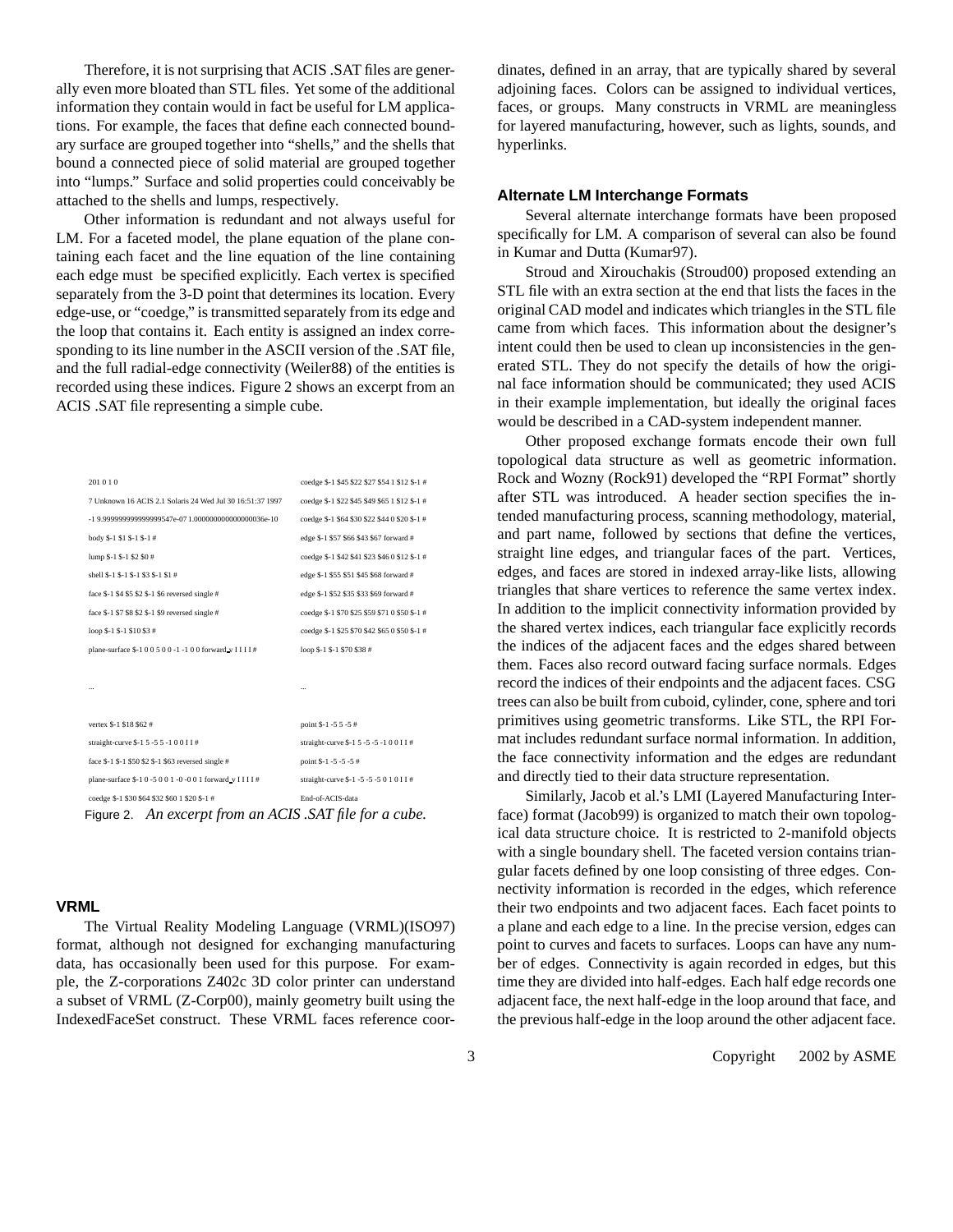The differences between the organization of ACIS .SAT, the RPI format, and LMI, all of which include similar topological information, reflect the many variations on topological data structures that can represent that information. Clearly a neutral interchange format should not favor a particular data structure. The fact that connectivity shows up in so many different interchange formats, however, reflects the fact that deriving the connectivity is non-trivial.

Further

# **AN OPERATION-CENTRIC ANALYSIS OF DATA EX-CHANGE REQUIREMENTS**

In designing a data exchange format it is typical to focus on the *information* that needs to be exchanged. In this paper, we will instead focus on the *operations* to be performed on the data as the organizing principle, and describe how these operations influenced our decisions during the development of SIF.

Figure 3 shows the basic operations involved in transforming a geometric model on a designer's computer into a 3D part. First, the design software must translate from its native solid modeling representation into the representation used by the exchange format. The exchange file must be written out, transmitted over the network, and read back in by the manufacturing software. The manufacturing software then builds its own internal representation of the geometry and validates that it is legal. Next, possibly with user intervention, the manufacturing software may perform operations such as scaling the part, changing its orientation, and positioning it in the build volume. Then the 3D part is sliced into 2D layers from which scanning paths or raster patterns are made to control the cutting/deposition/hardening (depending on the particular process) of each individual layer. Depending on the technology being used, support structure geometry may need to be generated, and various process parameters will need to be set. Finally, the LM machine builds the part.



Figure 3. *Basic operations to transform a designer's geometric model into an LM part.*

## **Translation**

The first operation we consider is translating from the CAD modeler's native format into the neutral interchange format. From the point of view of the design software, the ideal interchange format would include all of the design constructs and representations that the CAD software supports, because then translation would just be a simple syntactical mapping from its internal representation. For different design software, this representation might encompass anything from voxels to CSG to b-reps. The b-reps might be as simple as polygonal models or allow faces as complex as trimmed NURBS patches or embeddings in arbitrary analytic surfaces. Design constructs might include parameterized features, rotations, and sweeps of 1D, 2D, or 3D objects.

On the other hand, the manufacturers have to read in the interchange format end and build up a model they can easily manipulate. From their point of view, the simplest possible format is desired. Despite its widely acknowledged problems, .STL is extremely simple, which explains why it is still being used today.

Over the course of the SIF project, members of our group wrote both design software (ranging from mathematical sculpture generators (Sequin97; Smith99) to a machining featurebased CAD applet (Ahn01)) and layered manufacturing validation, cleanup, and slicing software (McMains99), which gave us a unique insight into *both* sides of the interchange process.

Our initial definition of SIF was driven by the design side. It included many constructs that mapped directly onto the design interface, some of which were redundant from the point of view of the range of geometry that could be expressed. As the design software grew richer, the interchange format became ever more bloated. Eventually we found that even when the same person was writing both the design module that wrote SIF and the manufacturing module that read SIF, the reader module wasn't being kept up to date with all the new features being added. Instead, we would just produce .STL files and read those into our manufacturing software. Clearly a format that we weren't even using internally was not going to be widely accepted.

While some people have proposed using STEP as an interchange format for LM, it suffers from the same problem as this early version of SIF - it was defined by and for designers, who want to be able to exchange information with other designers without losing either accuracy or the semantics of their design process. While the richness of STEP accomplishes this goal to some degree, it does not achieve it entirely; from the manufacturer's point of view, it isn't even the right goal.

In a major overhaul of SIF we reduced it back down to the bare minimum - a triangulated boundary representation much like STL - and only added features that enhanced the clarity of the data exchange process or fit in with downstream processing on the manufacturing side.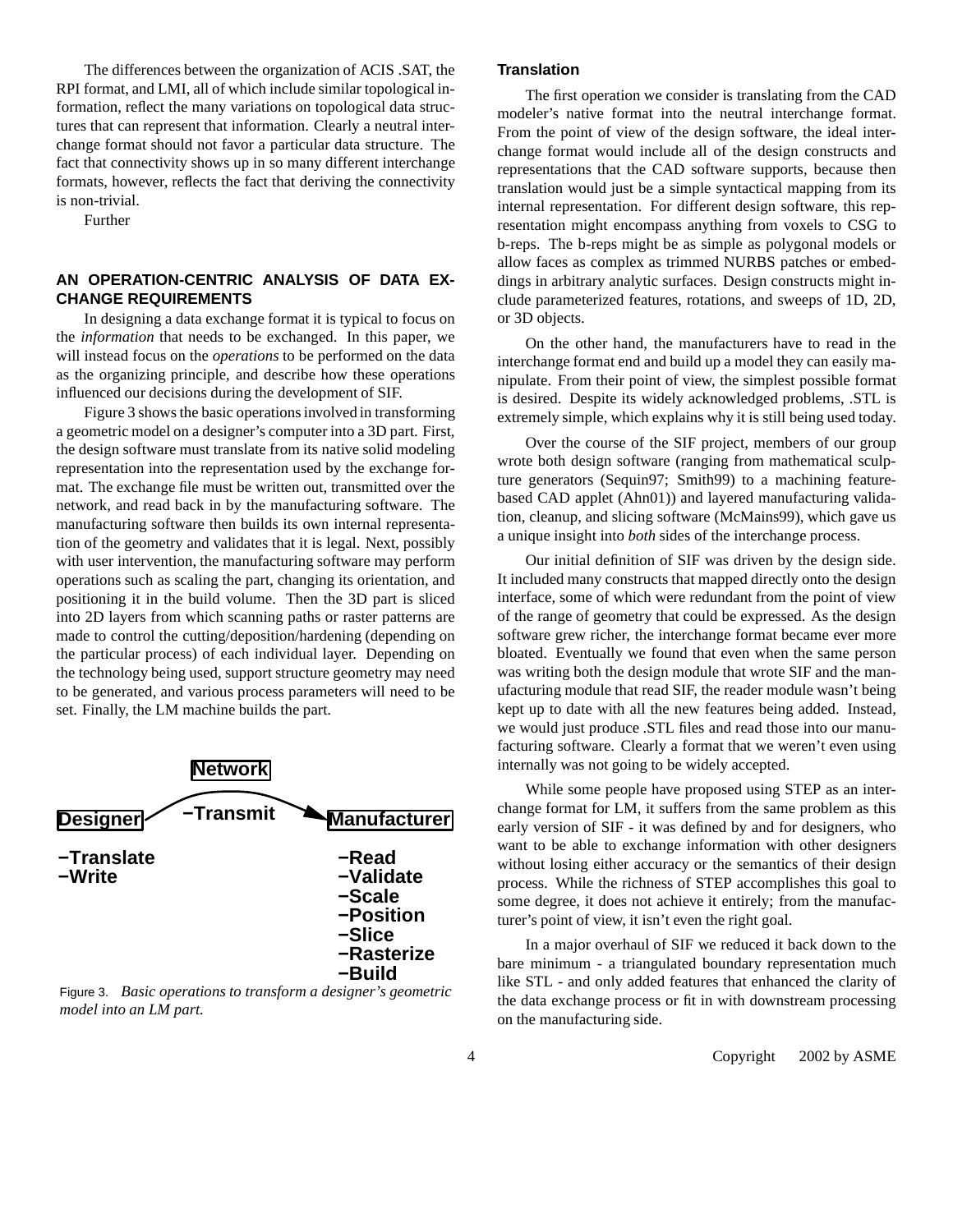## **Transmission**

From the point of view of transmitting files across the network, the best format is the most compact format. This raises the issue of ASCII versus binary exchange formats.

We started the SIF project defining only an ASCII version of SIF. There were several reasons for this decision. First, humans learn about formats much more efficiently from short example files than pages of formal specifications, and ASCII is humanreadable. Effectively communicating the essence of a new interchange format to a large number of people requires an ASCII representation. Furthermore, data exchange will always be imperfect, making debugging (by humans) a necessity. Humans would much prefer to examine an ASCII file, even if binary versions are available. Another argument for an ASCII interchange format is that when the original designer typed in coordinate or dimension values to their design software, those were ASCII characters. Software that outputs those values directly will lose no information if the interchange format is also ASCII. And finally, there is no big endian/little endian ambiguity with ASCII decimal values.

On the other hand, there are two major arguments for having a binary format. First, it is far more compact. Second, the exchange is between, and the ultimate processing on, computers, which store and operate on binary numbers. Even simple fractional decimals such as .1 cannot be represented exactly as binary floating point values. If the computers on both ends are storing binary numbers, converting such a number to a finite precision ASCII decimal value to transmit it and then back to binary floating point on the other end can change that value. IEEE floating point representation standards should eliminate any changes in the values during the exchange of binary numbers.

For all of the aforementioned reasons, both an ASCII and a binary version of interchange formats should be defined. The binary version will become the default for mature systems, but the ASCII version will continue to be the first choice for testing rapidly changing systems during development and for introducing an interchange format to new users.

An additional feature of the ASCII version of SIF that we added for the convenience of debugging, at the expense of compactness, was explicit vertex indices at the start of each vertex definition. A computer reading the file can automatically generate indices, but a human cannot. Requiring explicit vertex numbers also immediately reveals the assumptions of the originator of the file about whether the vertex list starts with vertex 0 or vertex 1, as well as making the official choice obvious in a sample file (communicating by example). Our software on the receiving end can check that the vertices are zero-indexed and have no gaps in their enumeration, as SIF specifies, and issues warnings if not, but such files can still be processed successfully if they have no other problems.

## **Validation**

After the manufacturer'ssoftware reads in a file, it must validate that the file describes a valid solid model before processing it further. Generally this is accomplished while building up a data structure that will be used during the downstream processing, typically a topological data structure such as a variant of Baumgart's winged edge data structure (Baumgart75) or Weiler's radial edge structure(Weiler88). These data structures capture the connectivity of a b-rep model. Since many design software packages also work off a topological data structure (e.g. any software based on the ACIS kernel), an obvious question to ask is whether the connectivity information should be included in the exchange format.

Our answer is that it should not be. One reason is that the exact topological information exchanged in formats that *do* include connectivity is closely tied to the internal data structure, which tends to be vendor-specific. The ACIS .SAT format, for example, appears to be a direct mapping from their internal data structure. As such, software built on their kernel (such as AutoDesk Inventor) can automatically and consistently output correct ACIS files, while software built on non-ACIS based platforms (such as SolidWorks) often produce incorrect .SAT files. A neutral data exchange format should not favor any vendor, nor should it prescribe an internal data structure on either the sending or receiving end.

For the steps of reading, writing, and transmitting the data, including connectivity information clearly slows down the process. As for rederiving connectivity on the receiving end, we have shown (McMains01) that by using an out-of-core algorithm, a topological data structure can be built very quickly even from huge, unorganized data sets (for example, we can build a complete topological data structure from 1 million triangles, using only 32 MB of RAM, in 5 minutes using a 700 MHz Pentium III). Because connectivity can be so efficiently rederived, there is no need to include it in the interchange format.

On the other hand, we do strongly believe that vertex coordinates should only be specified once, and then all triangles that share that vertex must reference the same definition. This form of connectivity information actually makes the data more compact for transmission. It does put an extra burden on the designer if not all vertices were shared. For example, the part pictured in Figure 4 is made up of six rotated and translated instances of the primitive shown in Figure 5; while each primitive is fully connected with shared vertices, at the seams where they meet roundoff error led to small cracks in the STL model because vertices that should be coincident are not. By requiring shared vertices, the burden of determining which vertices are shared between instances and referencing the same vertex in the output falls on the designer, who knows the design intent, rather than the manufacturer, who would otherwise be forced to guess which vertices the designer intended to be shared. Thus, while in some cases it makes outputing SIF more complicated than outputing STL, the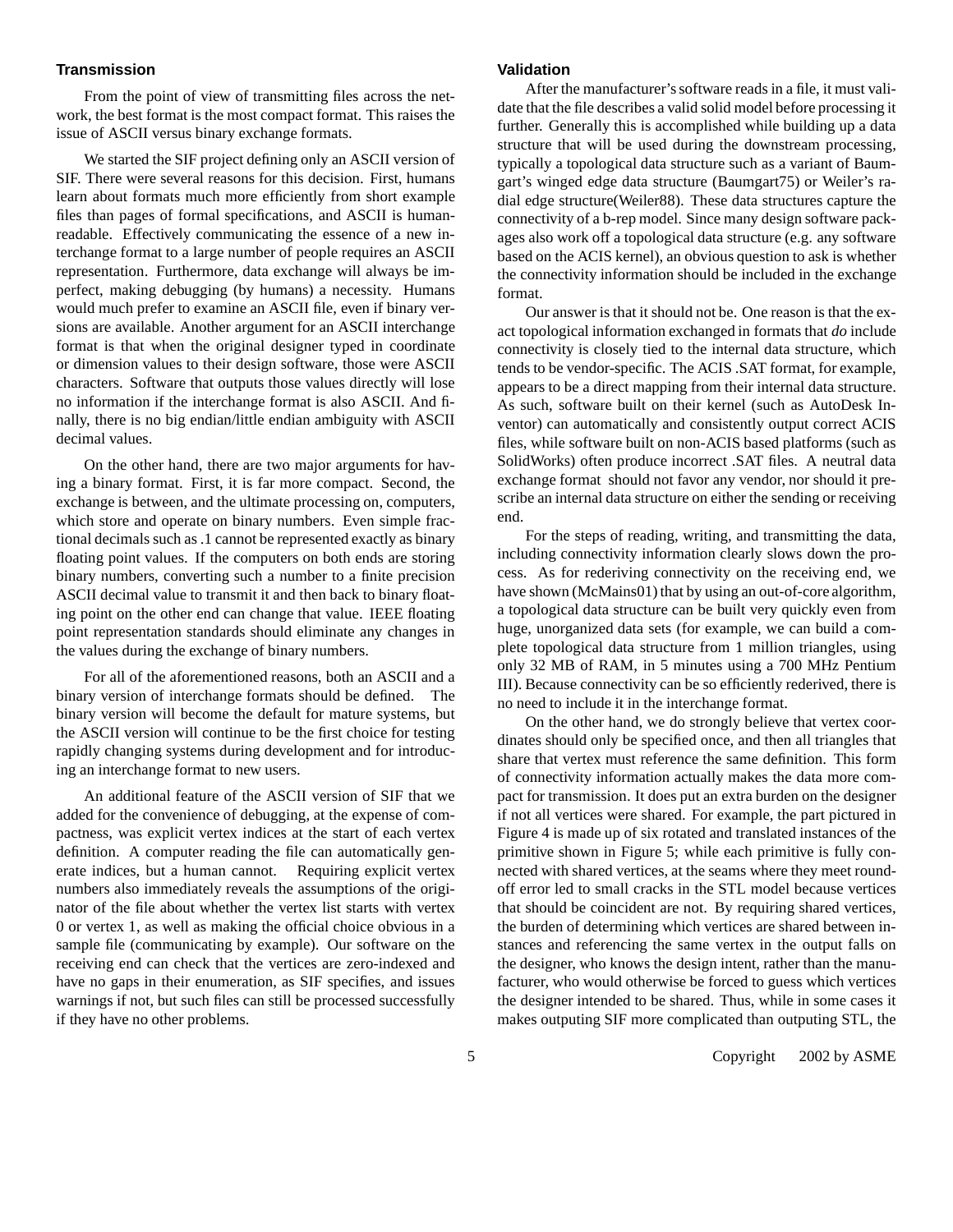

Figure 4. *An LM model of a sculpture composed of six rotated and translated copies of a complex primitive.*



Figure 5. *A single instance of the primitive part used in the sculpture design.*

## **Scaling**

After the manufacturer reads and validates the part description, they must decide on its scale. One of the obvious shortcomings of STL is that it doesn't include units. As a result, manufacturers who only receive an STL file are forced to guess what units the designer intended. Some layered manufacturing software, for example Stratasys's QuickSlice, compare the bounding box of the unit-less STL file to the build volume of the machine in order to determine whether the designer more likely meant inches or millimeters, then scale the part accordingly. (While it can be argued that this approach does in fact *automate* data exchange, it does nothing to ensure that the interpretation of the data is correct!)

In earlier versions of SIF, we took the approach of defining the default unit to be 1 meter if no units were specified. With the default unit so unrealistically large, we reasoned, it would immediately be obvious to the manufacturer if a designer had inadvertently forgotten to redefine the standard default unit in a SIF part description.

We have subsequently reconsidered this decision and concluded that even an unrealistic default unit leaves open the possibility of miscommunication. A small part specified in fractions of an inch might still be a reasonable size with those units interpreted as fractions of a meter. Future commercial processes may also support much larger build volumes or finer details than are common today. Any choice of a default unit, even an unrealistic one, is based upon assumptions about typical parts and processes, and what is "typical" is not static. Thus, in the current version of SIF, a file is not considered valid unless it explicitly specifies whether units are in inches or millimeters.

#### **Adjusting Position and Orientation**

 orientation of the part and where to position it within the build The manufacturer must also decide whether to change the volume. Faster build times, better accuracy, and/or improved surface finish can often be obtained by re-orienting the input geometry. Most layered manufacturing processes can obtain significant savings of time and/or materials by combining into a single run multiple smaller parts that together fill the footprint of the build volume.

> In some cases, however, the designer will not want the manufacturer to arbitrarily rearrange pieces of the geometry. For example, the individual links in a chain to be manufactured cannot be moved very far or they will no longer be interconnected. Therefore, in SIF we include a high-level grouping mechanism, the **constellation**, that allows the designer to communicate that the relative positions of the individual lumps of material in the constellation are fixed. Within a constellation, touching lumps of different materials will be built touching so that they fuse, and the links of a chain will be constructed in the relative positions specified by the designer so that they will interlock. The entire constellation, meanwhile, can be re-oriented freely as a group by the manufacturer to optimize build time or quality.

#### **Slicing**

The next step in processing is to slice the geometry into the thin parallel layers that will guide the manufacturing process. We have developed a simple, efficient sweep-plane algorithm for slicing triangulated boundary representations, as described in (McMains99). For some applications, however, the input is initially captured in layers: for example, CT scans or laser scanned data. For such applications, it might initially appear to make sense to manufacture these layers directly, in which case the interchange format should include some way of transmitting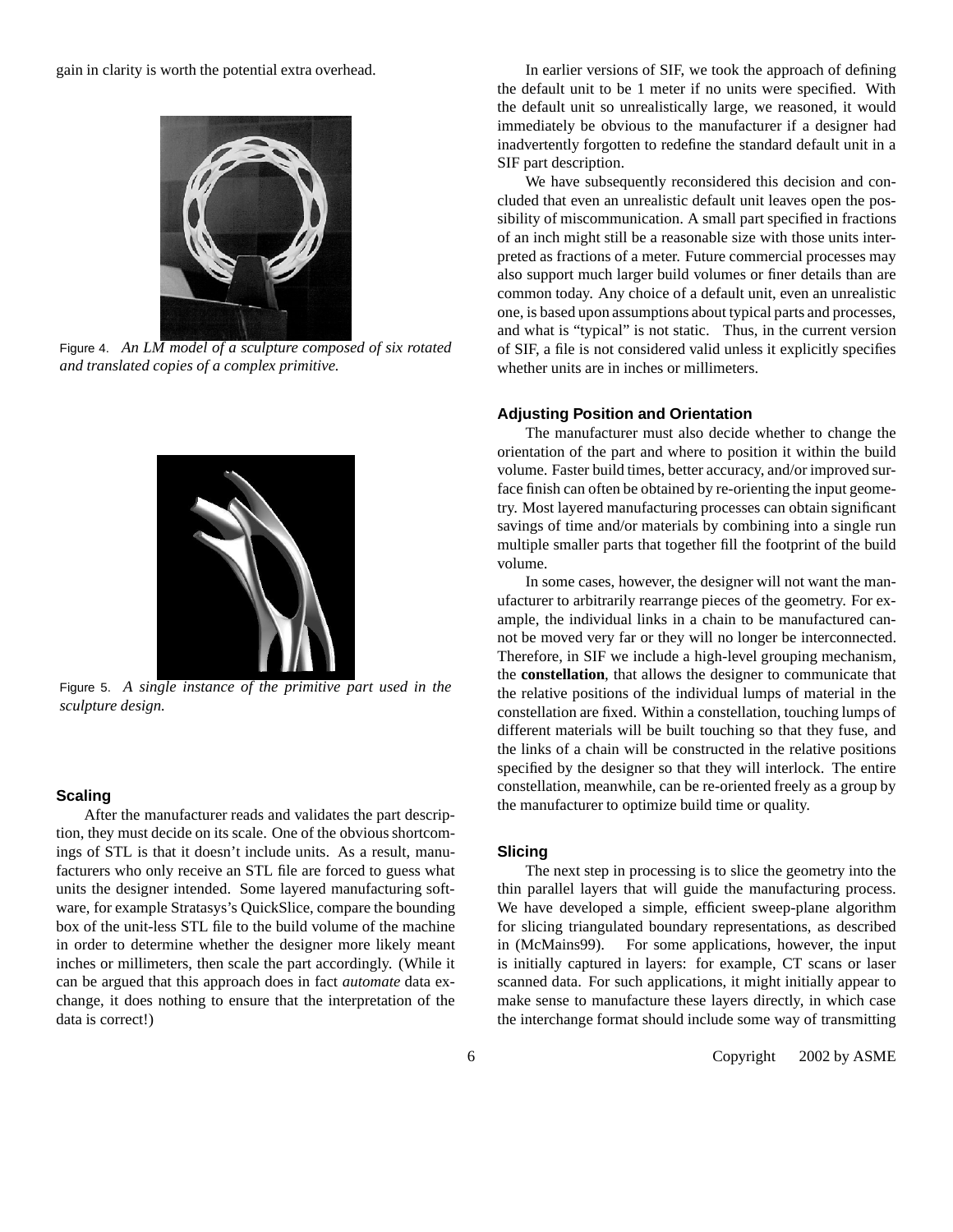this data.

There are two main reasons why transmitting captured layer input to be manufactured directly is generally not advisable. First, the thickness of the layers used for acquisition and manufacturing are seldom identical. Furthermore, some LM technologies support varying the layer thicknesses on different slices to speed up build times. Manufacturers will not want to have to support an interchange format that gives them the responsibility for interpolating the input layers if the transmitted layer thicknesses don't match the manufacturing layer thicknesses. Secondly, the orientation in which the data was captured may not be the best orientation for manufacturing. For these reasons, it is preferable that a boundary representation be reconstructed from the scanned input before transmission to the manufacturer. For volumetric or medical data, the marching cubes method (Lorensen87) or its variants are typically used to construct a surface representation; for scanned data, the Powercrust (Amenta01) algorithm will build a water-tight boundary from densely sampled data points. These faceted reconstructed surfaces that already interpolate the data can then be sent to the manufacturer, who can easily reorient the geometry to optimize build time and quality.

#### **Rasterization**

After slice contours have been created, the final stage in processing is to determine what is the "inside" of the part in each layer, in order to control the scanning paths or raster patterns that determine the cutting, deposition, or hardening of the material. For most input, this rasterization (a.k.a. scan conversion) is a straightforward process. Some data may be ambiguous, however, due to intersections in the input geometry.



Figure 6. *A shaded solid model.*

For example, the shaded solid model shown in Figure6 may actually be composed of two correctly oriented but intersecting shells, as shown in Figure7. The designer who saw only the shaded model would probably believe that they had designed a part that was the union of the two shells. Yet a slice through the middle of the part as indicated may or may not be rasterized that way. Using the system software that controls the Z-corporation 3D printer (Z-Corp00), the interior of both contours is filled; but using the QuickSlice software (Stratasys99) that controls the



Figure 7. *The wireframe of the same model reveals that it is composed of two intersecting shells.*

Stratasys Fused Deposition Modeling (FDM) machine, only the area between the two contours is filled, as shown in Figure 8. The Z-corporation software treats this situation as a union of two shells, while QuickSlice ignores the orientation of the inner shell in slices where it is contained within another shell, calculating a difference between the shells in these slices.



**3D Printer slice contours and fill pattern**

# **FDM slice contours and fill pattern**

Figure 8. *A horizontal slice through the middle of the part pictured in the previous figure will produce two slice contours, oriented as shown, which will be rasterized differently by different manufacturers.*

Nested slice contours of opposite orientation can occur even in well-formed files, for example a slice through the middle of a hollow cube. The slice contour through the outer shell will be oriented counterclockwise, while the slice contour through the contained inner contour will be oriented clockwise, unambiguously indicating a hole in the 2D layer. But in an ill-formed geometry, where the inner shell intersects the outer shell, the interpretation is not clear. Two possible interpretations of the slice are shown in Figure 9.

Finally, a shell (and its slice contours) may self-intersect. Again, there are multiple possible interpretations of what area is "inside" of such a contour (Figure 10.) Such self-intersections may not have been present in the original model, only to be introduced while "healing" geometry that was not initially watertight.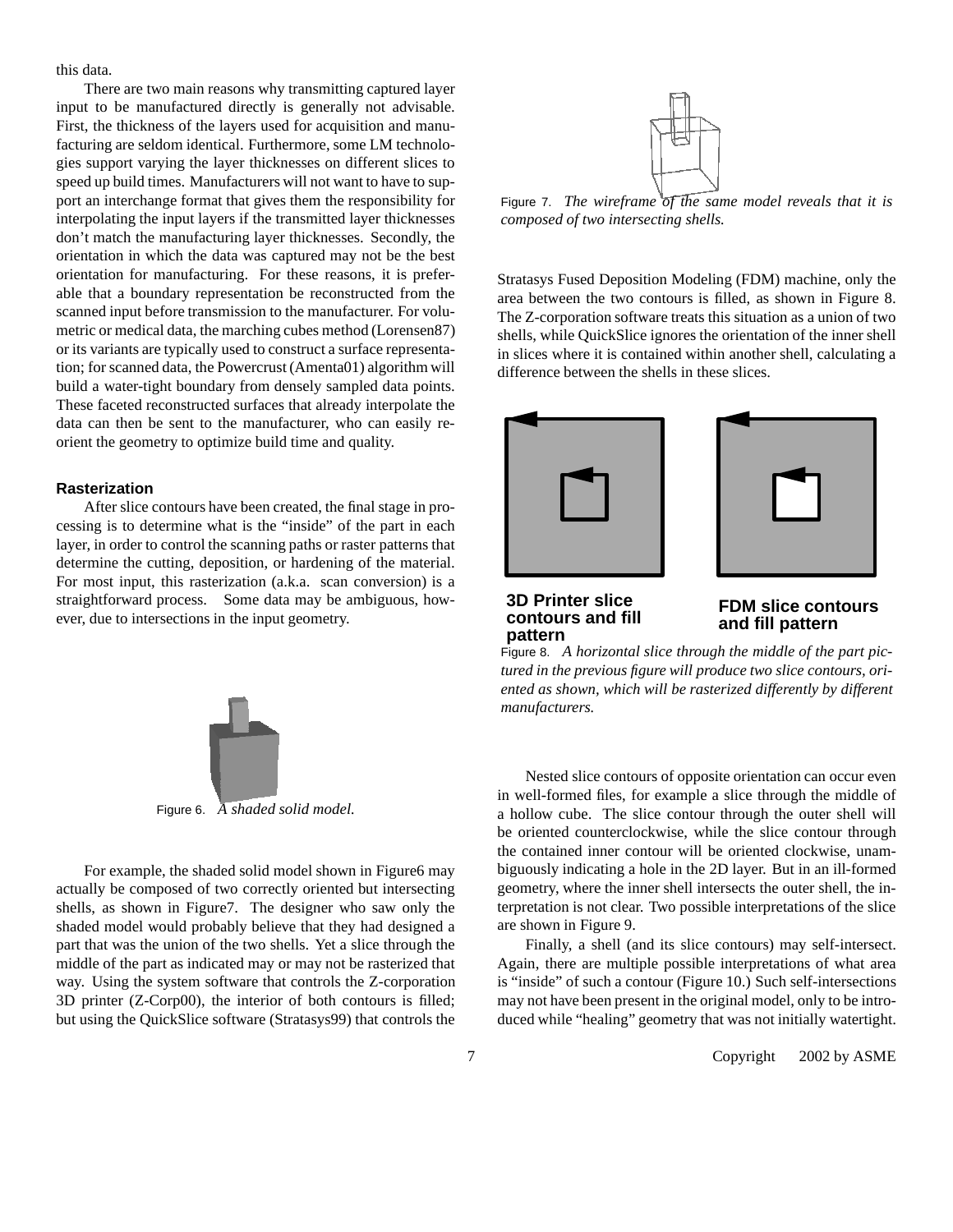

**another possible fill pattern**

Figure 9. *Two possible interpretations of the inside of two oppositely oriented slice contours that intersect.*

**pattern**

This can arise in cases where algorithms that clean up .STL files add additional triangles or perturb vertices without checking that the new or modified triangles don't intersect existing geometry.



Figure 10. *Two possible interpretations of the inside of a selfintersecting contour.*

Even if these ambiguous cases of intersecting geometry are prohibited in the interchange format (STL certainly doesn't explicitly allow them), we have seen that manufacturers won't categorically reject them. The interchange format should clearly define the correct interpretation in these ambiguous cases so that all manufacturers given the same part file will interpret it as representing the same geometry.

The interpretation we advocate is to treat overlapping or intersecting geometry as expressing implicit Boolean operations (or implicit "unary" operations in the case of a self-intersecting shell, in the sense of Heisserman's unary shape operators (Heisserman92)). We interpret intersecting shells where both are oriented with surface normals pointing outwards as expressing implicit Boolean unions, intersecting shells of opposite orientations as expressing implicit Boolean differences, and self-intersecting shells as expressing implicit unary unions with themselves. This interpretation treats the orientation of a shell consistently regardless of its context, doesn't produce non-manifold parts that are structurally weak whenever contours intersect, and guarantees that an epsilon change in the geometry of a shell will only effect an epsilon change in the volume of the part.

Furthermore, this interpretation can be easily implemented at the slice level. When scan converting a slice, we simply interpret every region that has a positive winding number (Foley90) to contain material. Performing this calculation and rasterizing accordingly is directly supported by the OpenGL interface (Woo99), which is available for virtually all modern graphics cards.

Once we have implemented the consistent interpretation of implicit Booleans at the slice level, interpreting explicit Booleans is a simple extension. In SIF, we support unevaluated Booleans on any oriented, closed, polygonal shells in the input. The unevaluated Boolean tree is carried through to the slice level and only there resolved, in 2D. While this makes the interchange format slightly more complex, it places very little additional burden on the manufacturer. It can also reduce the number of nonwatertight shells transmitted. Since gaps often occur between trimmed surface patches where the trim curves on the two adjacent surfaces approximated their Boolean intersection, by eliminating the need to calculate the intersections in 3D if original watertight solids and the unevaluated Booleans are transmitted instead, such gaps will occur less frequently.

## **CONCLUSION**

In the course of the SIF project, we re-thought many of our initial decisions about what a viable LM interchange format should include. Some of the most important lessons we learned were:

- 1. A new interchange format should apply the KISS (Keep it simple, stupid!) principle to encourage acceptance on the receiving end.
- 2. Both ASCII and binary versions of the format are needed.
- 3. Connectivity in the form of shared vertices should be included in the transmission of a b-rep, but not a full topological data structure dump. Redundancy has no place in an interchange format.
- 4. Require units to be defined explicitly.
- 5. Communicate to the manufacturer when the relative position of parts matters.
- 6. Don't send unprocessed 2D data.
- 7. Define the interpretation of potentially ambiguous input such as implicit Booleans, even if it is not strictly legal.
- 8. Many operations that are very difficult to perform robustly in 3D can be postponed to 2D (after slicing) where they become more tractable.